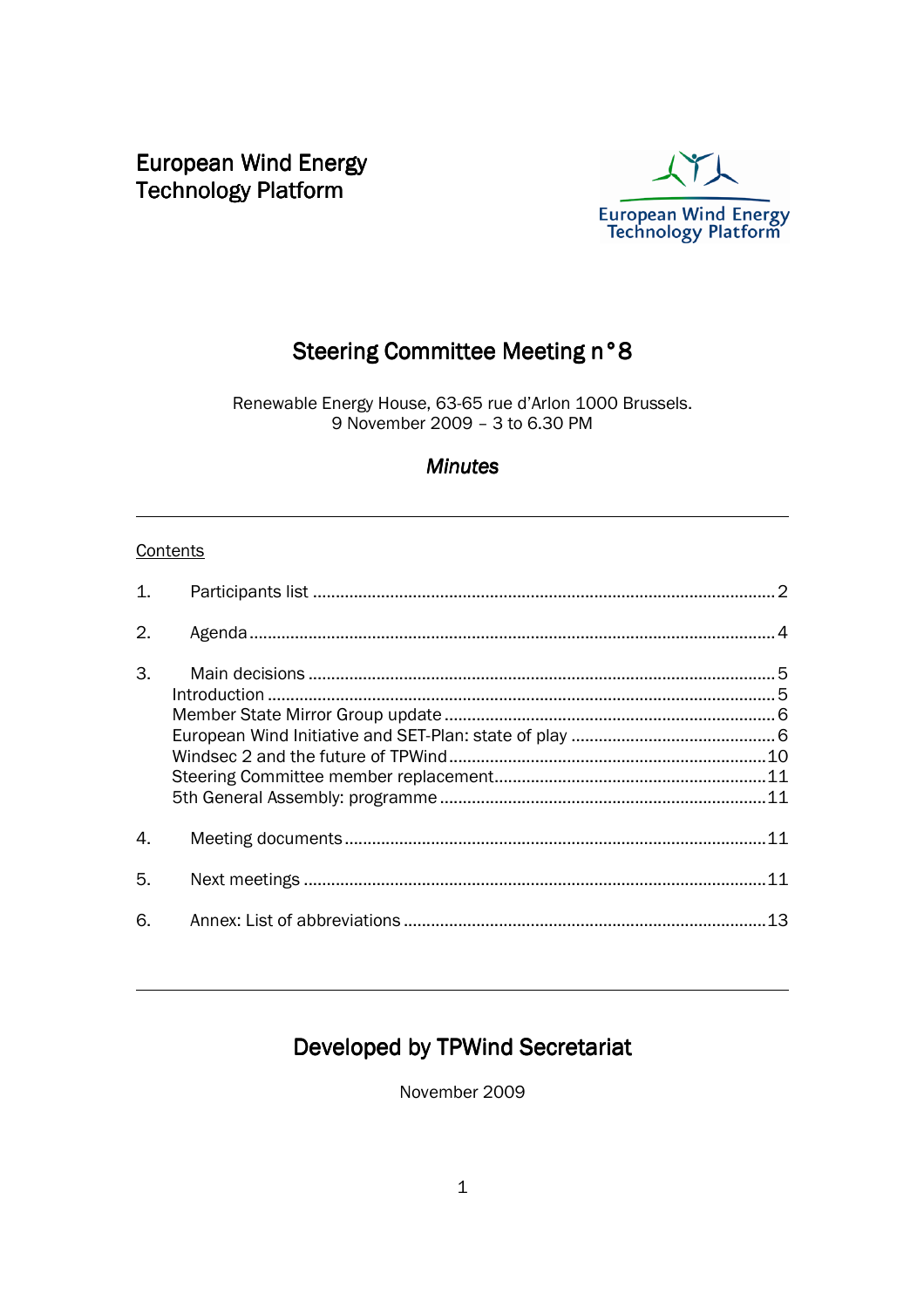# **1. Participants list**

## **Steering Committee**

| <b>Name</b>          | <b>First Name</b> | Company/Institute                            | <b>Alternate</b>       |
|----------------------|-------------------|----------------------------------------------|------------------------|
| <b>Beurskens</b>     | Jos               | <b>ECN</b>                                   |                        |
| <b>Buddenberg</b>    | Joerg             | <b>EWE AG</b>                                |                        |
| Chaviaropoulos       | <b>Takis</b>      | <b>CRES</b>                                  |                        |
| Flamang              | Peter             | <b>Hansen Transmissions</b><br>International | <b>Stefan Lammens</b>  |
| Gertmar              | Lars              | <b>ABB</b>                                   |                        |
| Hessel               | Christoph         | <b>GE Wind</b>                               | Jaco Nies              |
| Kariniotakis         | George            | Ecole des Mines de Paris                     |                        |
| Kruse                | Henning           | <b>Siemens</b>                               |                        |
| Nath                 | Christian         | Germanischer Lloyd                           |                        |
| Nielsen              | Frank             | <b>LM</b>                                    |                        |
| Petersen             | Erik<br>Lundtang  | <b>Risoe National Laboratory</b>             |                        |
| O'Kane               | Paddy             | Airtricity                                   |                        |
| Prats                | Josep             | Ecotecnia                                    |                        |
| Quarton              | David             | Garrad Hassan                                | Daniel<br>Argyropoulos |
| <b>Stroem Madsen</b> | Finn              | Vestas                                       | Lise Backer            |
| Widstrand            | Susanna           | Swedish Energy Agency                        |                        |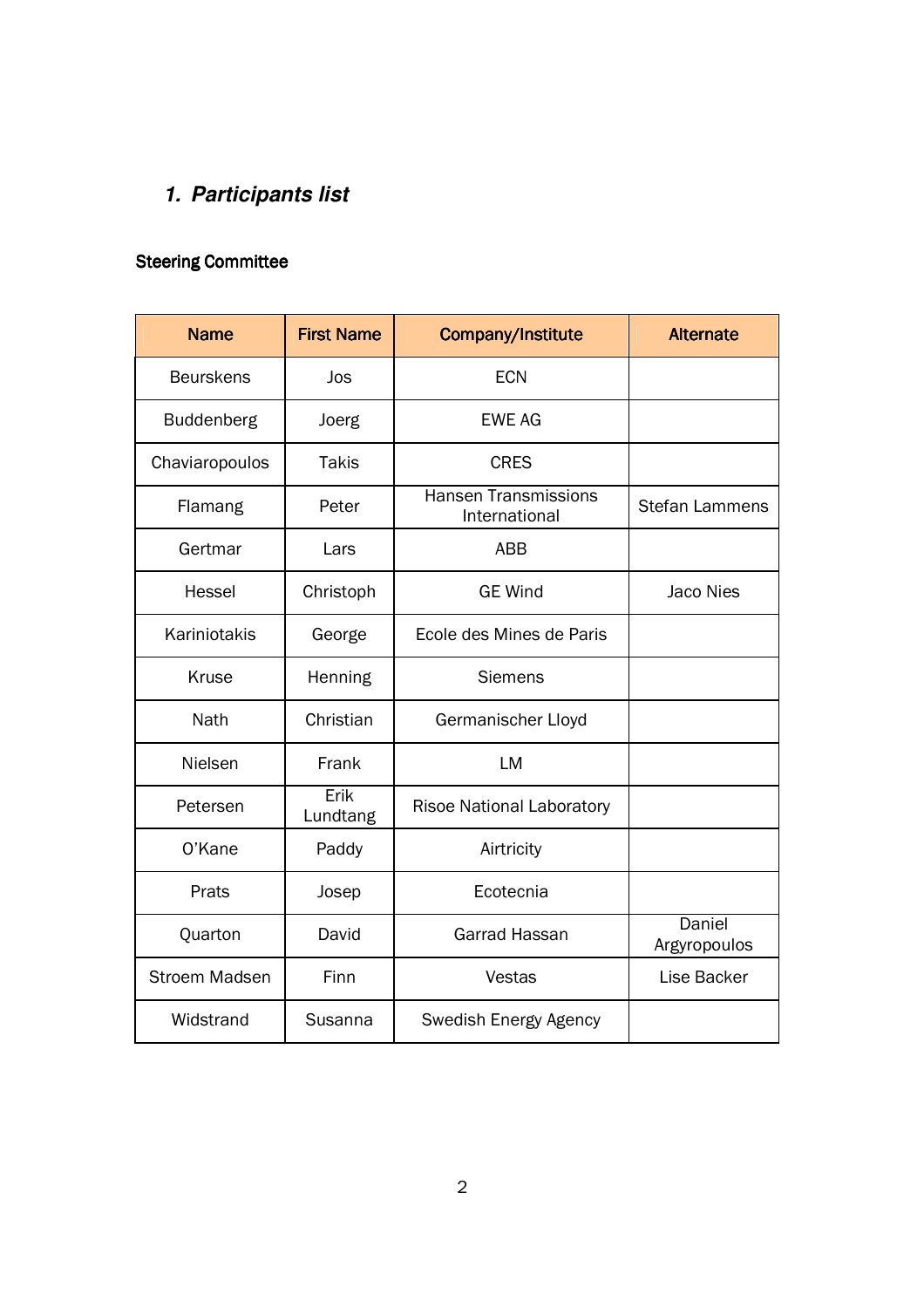| <b>Steering Committee - not represented</b> |  |
|---------------------------------------------|--|
|                                             |  |

| <b>Name</b>           | <b>First Name</b> | Company/Institute                   |
|-----------------------|-------------------|-------------------------------------|
| Borri                 | Claudio           | CRIACIV at Università di<br>Firenze |
| Gasco                 | Carlos            | Iberdrola                           |
| Hohmeyer              | Olav              | <b>Flensburg University</b>         |
| Holttinen             | Hannele           | VTT                                 |
| MacAskill             | Allan             | Sea Energy Renewables               |
| Santamaria            | Angeles           | Iberdrola                           |
| Skarzynski            | Grzegorz          | Polish Wind Energy<br>Association   |
| Thor                  | Sven-Erik         | Vattenfall                          |
| Villanueva-<br>Monzon | Mauro             | Gamesa                              |
| Zervós                | Arthouros         | NTUA                                |

### Secretariat

| <b>Name</b>    | <b>First Name</b> | <b>Company/Institute</b> |
|----------------|-------------------|--------------------------|
| Hjuler         | Peter             | Risoe                    |
| <b>Fichaux</b> | <b>Nicolas</b>    | EWEA                     |
| Gagliardi      | Filippo           | <b>EWEA</b>              |
| Wokke          | Sharon            | <b>EWEA</b>              |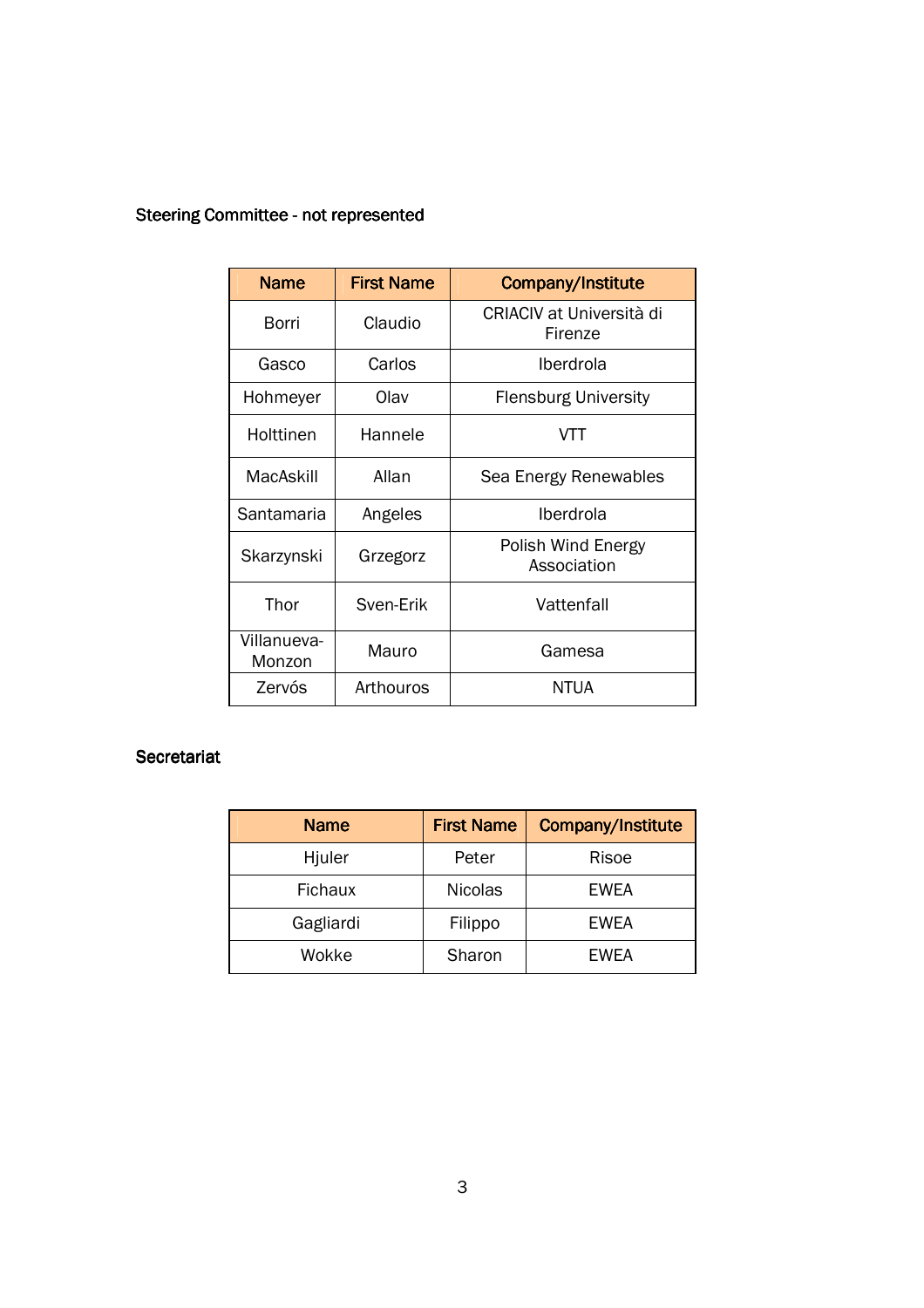# **2. Agenda**

| <b>Time</b> | Monday 9 November 2009                                                                                                                                                                                                                                                     |
|-------------|----------------------------------------------------------------------------------------------------------------------------------------------------------------------------------------------------------------------------------------------------------------------------|
| 15:00       | Introduction and welcome of participants (Henning Kruse, TPWind<br>Chairperson)                                                                                                                                                                                            |
| 15:10       | Update on MSMG and Stockholm Declaration; presentation of new<br>MSMG Chairperson (Susana Widstrand, MSMG Chairperson)                                                                                                                                                     |
| 15:30       | European Wind Initiative and SET-Plan: state of play (Nicolas<br>Fichaux, TPWind Secretariat)<br>Following the presentation, an open discussion will follow (Henning<br>Kruse, TPWind Chairperson, to chair)                                                               |
| 16:15       | WindSec2 and the future of the Platform, (Filippo Gagliardi, TPWind<br>Secretariat)<br>Following the presentation, an open discussion will follow (Henning<br>Kruse, TPWind Chairperson, to chair)                                                                         |
| 16:45       | <b>Coffee Break</b>                                                                                                                                                                                                                                                        |
| 17:00       | SRA/ MDS priority projects (Nicolas Fichaux, TPWind Secretariat)                                                                                                                                                                                                           |
| 17:30       | The 5 <sup>th</sup> General Assembly: presentation of the Programme and<br>preparation of Working Group meetings (Filippo Gagliardi, TPWind<br>Secretariat)<br>Following the presentation, an open discussion will follow (Henning<br>Kruse, TPWind Chairperson, to chair) |
| 18:00       | Conclusions and next meeting                                                                                                                                                                                                                                               |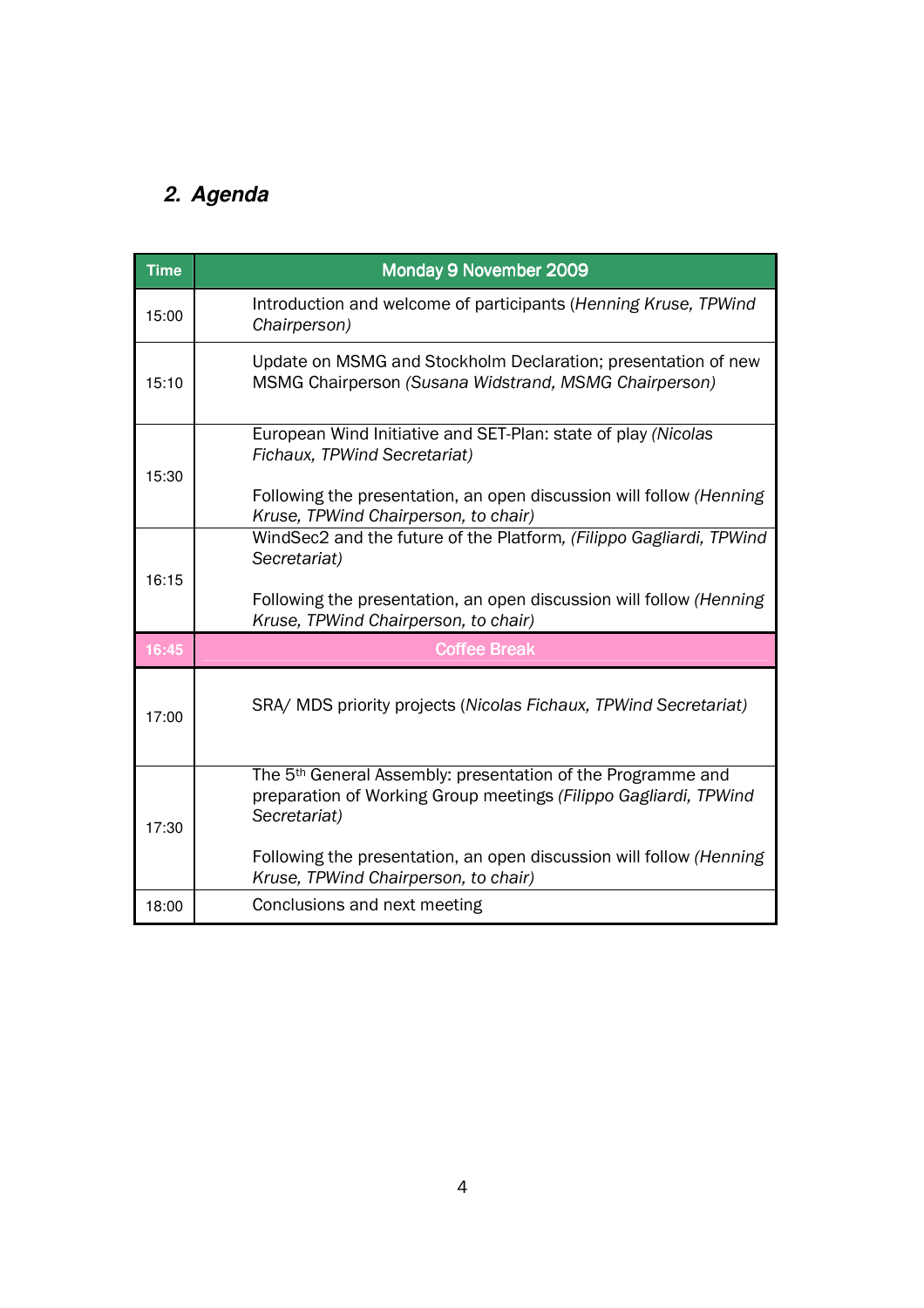## **3. Main decisions**

### **Introduction**

Henning Kruse, Chair of the Platform, opened the meeting by asking all participants to present themselves to first-time participants.

Further to that, he added a new point to the agenda, namely the replacement of Steering Committee member Mauro Villanueva Monzon by José Donoso, as requested by Mr. Villanueva Monzon.

Finally, he provided an overview of the most recent achievements of TPWind (i.e. since the previous Steering Committee meeting, held in Brussels on May 12<sup>th</sup>, 2009):

- The European Wind Initiative (EWI) was successfully presented to the SET-Plan High-Level Steering Group (SET-Plan SG) on May 13th;
- On the basis of the EWI, the European Commission (EC) developed the Wind Energy Roadmap, published on October 7th in its Communication on Financing Low Carbon Technologies;
- At the last General Assembly (May  $13<sup>th</sup>$  and  $14<sup>th</sup>$ ), TPWind identified 15 highpriority projects for implementing the SRA/MDS (submitted to the EC in September);
- The wind session of the SET-Plan workshop (Stockholm, October 21<sup>st</sup> and 22<sup>nd</sup>) was successfully organized and managed. During the session, the Wind Energy Roadmap was presented and discussed;
- TPWind will launch a new "call for expression of interest" in 2010 in order to open the Platform to new members and expand its membership base;
- A database of available EU funding schemes for wind energy operators is currently being developed and will be published on TPWind website before the end of the Windsec project (March 2010);
- TPWind is currently developing a project (tentative title: Windsec 2) for receiving funds from the EC for the next 3 years (2010 – 2013). The deadline for the submission of proposals is March 4th, 2010.

Some of the future tasks of the Steering Committee will be the following:

- Discuss and finalize a proposal for the implementation of the Wind Energy Roadmap, to be submitted to the EC before the end of November 2009 (other ETPs are planning to do the same in December);
- Contribute to the development of an Implementation Plan of the Wind Energy Roadmap, to be developed on the basis of the results of the 5th GA;
- Revise the Windsec 2 project before its submission;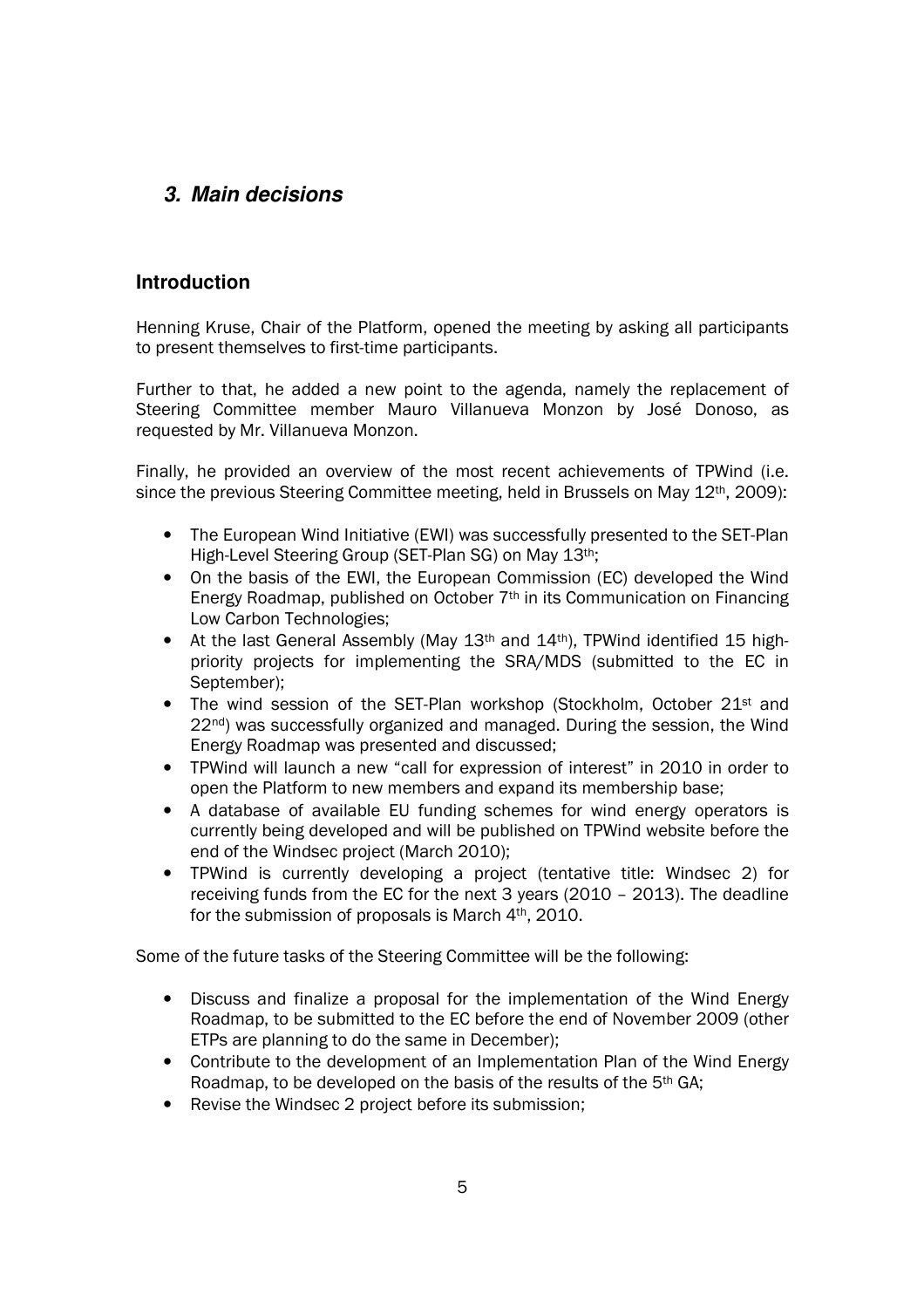• Select new TPWind members in 2010 once the new "call for expression of interest" will be launched.

The managing structure of the Roadmap, its Implementation Plan and the final version of the Windsec 2 project will be presented and discussed at the 6th GA, scheduled for March 23<sup>rd</sup>, 2010 (9<sup>th</sup> SC meeting to be held on March 22<sup>nd</sup>, 2010).

#### **Member State Mirror Group update**

Susana Widstrand, Chair of the MSMG, reported on the MSMG meeting that took place in the morning of November 9th.

First of all, the Stockholm Declaration and SET-Plan workshop (Stockholm, October 21<sup>st</sup> and 22<sup>nd</sup>) were discussed.

The Stockholm Declaration (issued on September 15th) was developed to draw attention on and encourage the development and funding of:

- Spatial planning tools;
- Offshore applications;
- Grid integration;
- Regional R&D cooperation;
- Flexible mechanisms to share costs and benefits of renewables in view of the implementation of the new EU RES Directive (approved in December 2008 and establishing the 2020 targets).

As for the SET-Plan workshop, organized by the EC and the Swedish Energy Agency, it was a successful high-level meeting, where the Wind Energy Roadmap was presented and discussed with relevant stakeholders (including the EC). The wind session of the SET-Plan workshop was joined by approximately 40 participants.

Further to that, it was agreed that the Secretariat will develop a new version of the MSMG Work Plan, on the basis of the comments received during the November 9th meeting. The new Work Plan will be discussed and approved at the next MSMG meeting (to be organized close to the 6th GA).

Finally, Ms. Widstrand informed the SC of her intention to resign from her position of MSMG Chair. The election of new MSMG Chair and Vice-Chairs will be held at the next MSMG meeting.

## **European Wind Initiative and SET-Plan: state of play**

Nicolas Fichaux presented the new Wind Energy Roadmap, which originates from the EWI (its final version was submitted to the EC before the summer of 2009).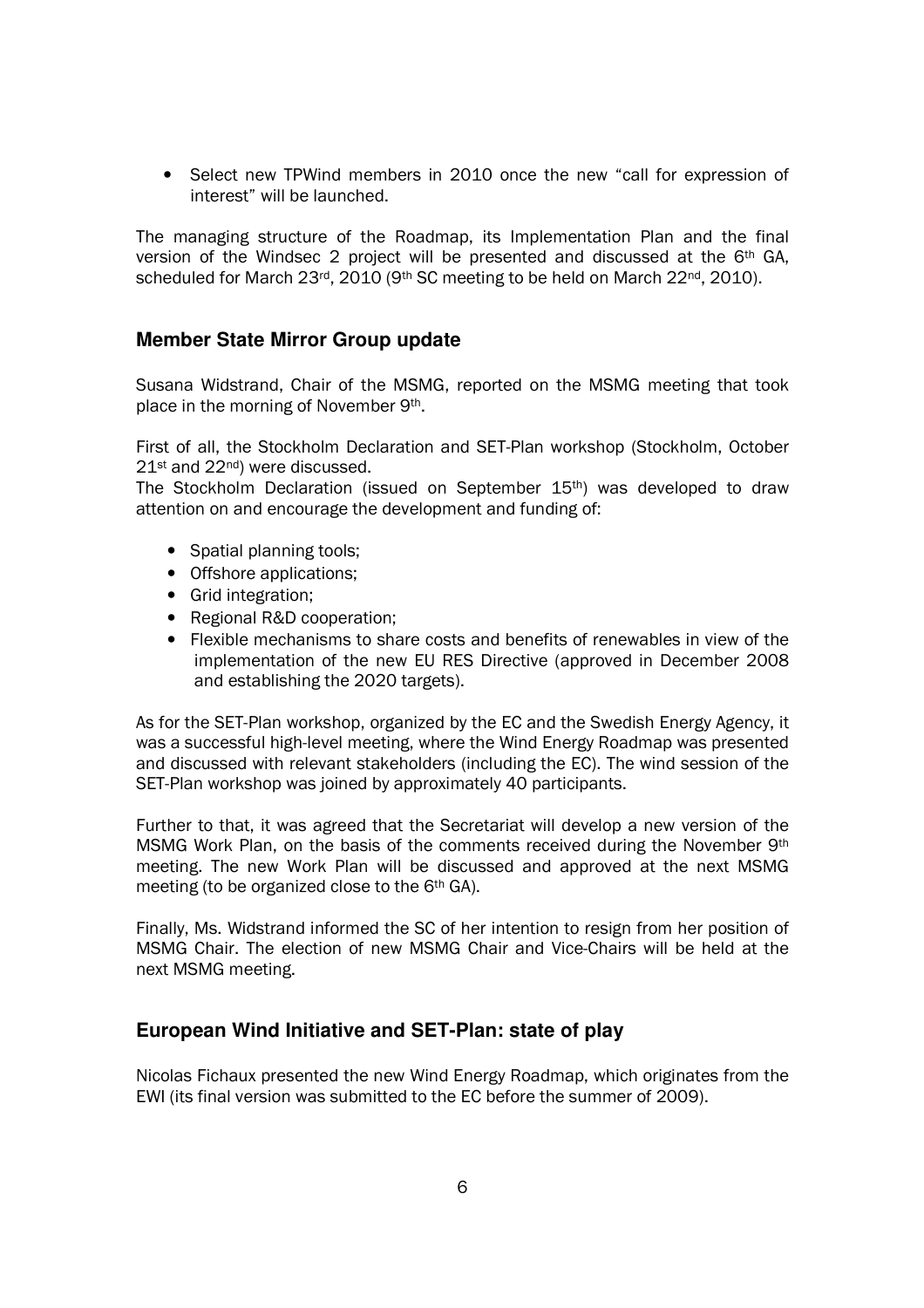Its publication should be considered a major achievement of TPWind: the Roadmap will provide € 6 bn of public and private funds to wind energy operators over the 2010 – 2020 period.

Mr. Fichaux also presented a first proposal for its managing structure, which was firstly introduced at the SET-Plan workshop in Stockholm and discussed with the ExCo.

The proposal builds on the High Level Steering Group of the SET-Plan (SET-Plan SG), which represents the main SET-Plan governing body. The SET-Plan SG seems to be the ideal place for ensuring coordination of existing funding schemes, since it includes representatives of the European Commission, the European Investment Bank (EIB) and Member States (MS).

Due to its composition, this body can decide how different elements of the various Roadmaps (not only the Wind Energy one) can be funded through the following schemes:

- FP7 (FP8 from 2014), Competitiveness and Innovation Programme (CIP), Emission Trading Scheme (ETS – the first revenues should be available in 2011) – Responsibility: EC and MS;
- National Programmes, including Structural Funds Responsibility: MS;
- EIB instruments, i.e. the Risk Sharing Finance Facility (RSFF), which provides soft loans for R&D projects, and the new Marguerite Fund, which will enable the EIB to invest in equity as from 2010 – Responsibility: EC and EIB.

However, in order to know which components of the Roadmaps should be funded when, the SET-Plan SG would require relying on ad-hoc Advisory Committees (AC). Every AC could be composed of representatives of the EC, the EIB and of the relevant Technology Platform (i.e. TPWind in the case of the Wind Energy Roadmap). Every year, the wind energy AC would agree on which priorities of its Roadmap should be funded, which instruments should be used and which budgets should be allocated. Its proposal will be then submitted to the SET-Plan SG, which would approve it or

require changes. Once an agreement would be reached within the SET-Plan SG, funding indications will be transmitted to the EC, the EIB and MS, which would be responsible for their implementation.

The next steps in the development of the Roadmap will be to discuss and agree with the EC on its managing structure and on its Implementation Plan (i.e. on which priorities should be funded first – the Implementation Plan will be developed on the basis of the inputs collected at the 5th GA).

The Roadmaps should be endorsed by the 2010 EU Spring Council and be launched immediately afterwards (i.e. before the end of 2010).

Following the presentation of Nicolas Fichaux, a discussion on various aspects of the Roadmap followed: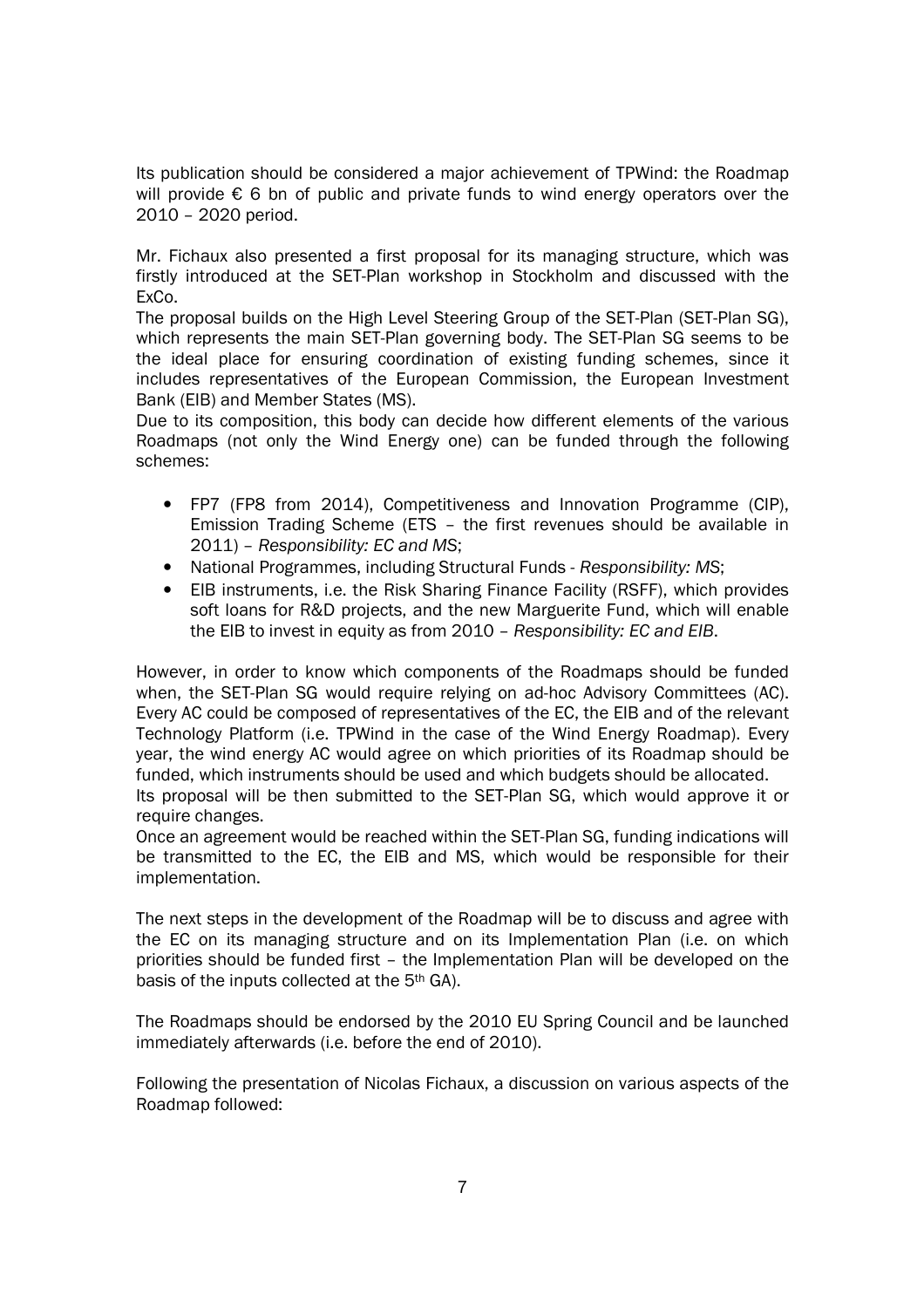#### Funding

Implementing the Roadmap will require a yearly investment of € 600 m. However, it is still not clear which portion will be covered by public resources.

Public authorities currently fund 24% of R&D investments in wind energy (3% comes from the EU, the rest from MS). The implementation of the Roadmap gives the wind energy sector a chance to change this trend and push public authorities to explore a more equal level of commitment.

It is however unlikely that MS will increase their spending in wind energy in the coming months, since national resources are currently being used to fight the economic and financial crisis.

As for the EC, it will probably be in the position to increase its funding for wind energy as from 2013, when the FP8 will be launched and the first ETS revenues will become available.

This raises issues on the funding of the Roadmap between 2010 and 2013: TPWind should clarify this with the EC at the earliest opportunity.

Further to that, the EC mentions, in its Communication on Financing Low Carbon Technologies, that the EEPR should be considered as one of the instruments for funding the Roadmap.

However, its funds have already been allocated ( $\epsilon$  565 m for offshore wind and the North Sea grid – relevant calls for proposals closed on July 15<sup>th</sup>). TPWind should therefore clarify with the EC whether these funds are considered to be part of the Wind Energy Roadmap or not: if the answer will be positive, it would mean that 10% of its budget has already been spent. Should this be the case, TPWind will have to intervene in order to make sure that the entire amount allocated to the Wind Energy Roadmap (i.e.  $\epsilon$  6 bn of public and private resources) will be spend in the 2010 – 2020 period, as announced by the EC.

Moreover, if an equal level of commitment in funding the Roadmap would be agreed by the private and public sectors, it would mean that both parties will have to invest approximately € 300 m per year.

This could represent a huge effort for the industry, since major players will not be willing to spend the majority of their resources to implement the Roadmap (even if this increase will have to be put in relation with the future growth of the sector).

In order to facilitate the implementation of the Wind Energy Roadmap, the EC could therefore propose to shift resources from the Solar Roadmap, which has a much larger budget ( $\epsilon$  16 bn), to the Grid Roadmap, which is the weakest one (total budget:  $\epsilon$  2 bn) but is likely to play a key role for the development of all renewables (it could become a showstopper if it will fail to deliver).

Finally, when discussing the funding of the Roadmap with the EC, TPWind should try to push for the use of grants to the largest possible extent, since soft loans are not considered to be a realistic alternative by many companies (soft loans can play a role in demonstration projects or in the development of new infrastructures, but not in the funding of R&D actions).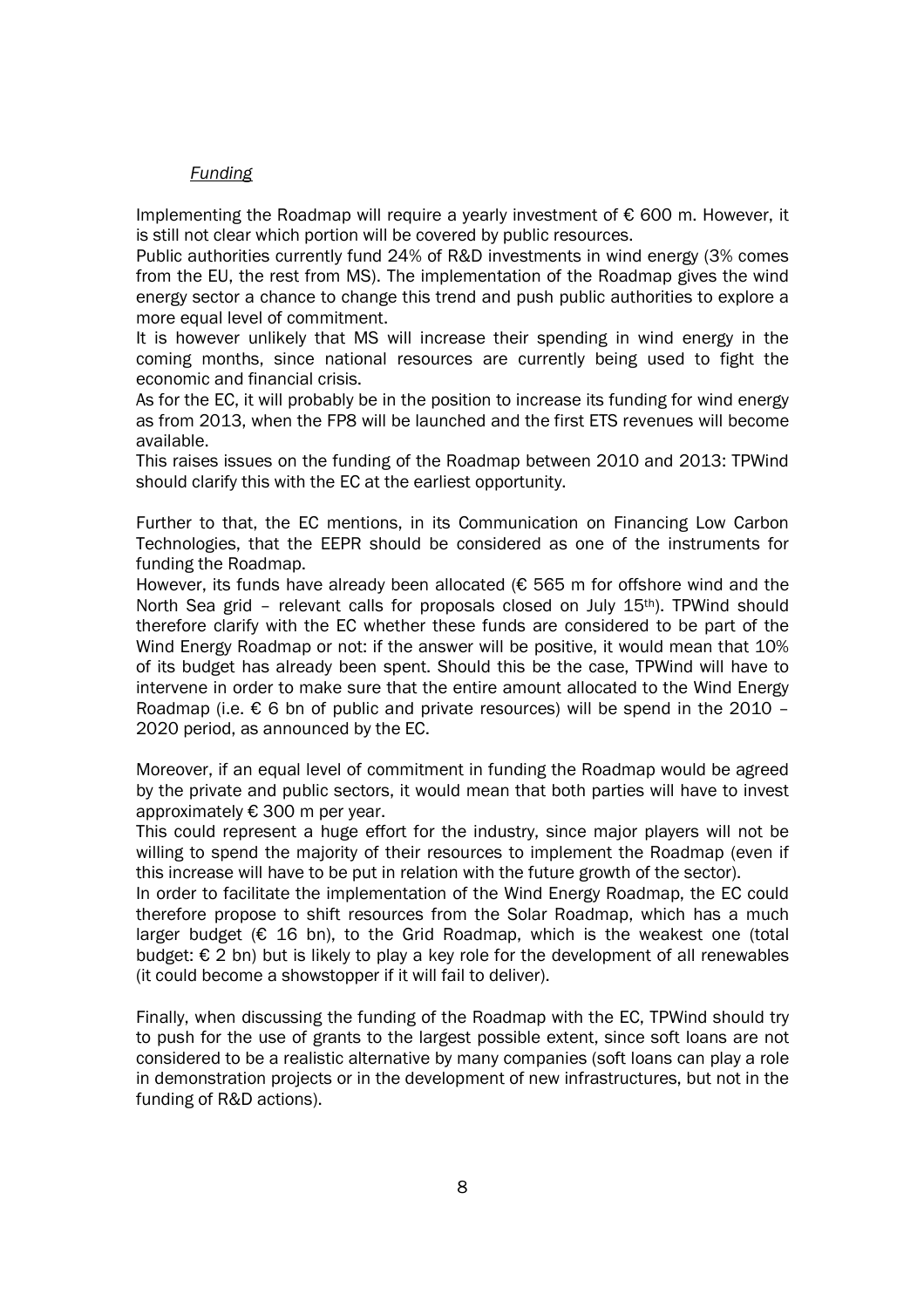#### Managing Structure

It is still not clear if and how TPWind will be involved in the management of the Roadmap. According to the latest information available, the SET-Plan SG is however open to the possibility of involving relevant ETPs in the management of Roadmaps: TPWind should therefore approach the EC before the end of November in order to negotiate its role in this process.

The proposal for a managing structure of the Roadmap presented to the SC should be forwarded to the EC and pushed vis-à-vis relevant officials.

#### Implementation of the Roadmap

TPWind should push for an early launch of the Roadmap (i.e. immediately after the 2010 EU Spring Council).

Its Implementation Plan should build on the results of the 5th GA, but the "wind resources" and "grid integration" components should have the priority, since their implementation will pave the way for a smooth and successful implementation of the Roadmap. For this reason, 2011 FP7 calls for proposals should ideally focus on these themes.

Further to that, the SC should be involved in the development of the Roadmap Implementation Plan, so as to prioritize projects identified by different WGs (and answering different objectives of the Roadmap). The result of this exercise will be a complete and final version of the Plan, encompassing all components of the Roadmap, which will be submitted to the EC.

Moreover, the SRA/MDS priority projects (for the FP7 and the IEE Programme) identified by TPWind at the  $3<sup>rd</sup>$  and  $4<sup>th</sup>$  GAs should represent the basis of the Implementation Plan but should be complemented by additional actions, since the scope of the Roadmap is much broader than those of the FP7 and IEE.

From now on, TPWind members should therefore focus on the Roadmap only: its projects should become the only one to be pushed vis-à-vis the EC.

Some aspects of the Roadmap might create problems in its implementation and should therefore be properly tackled, namely the following:

- Dimensions of offshore WTGs will increase with time and this will create serious logistical issues:
- The timeline of the Roadmap does not fully take into consideration the indications provided by TPWind and could therefore be not realistic;
- The deployment of offshore wind will require investments both on onshore and offshore infrastructures;
- The EU might need an integrated plan for ensuring the implementation of all Roadmaps and fostering the development of all renewables.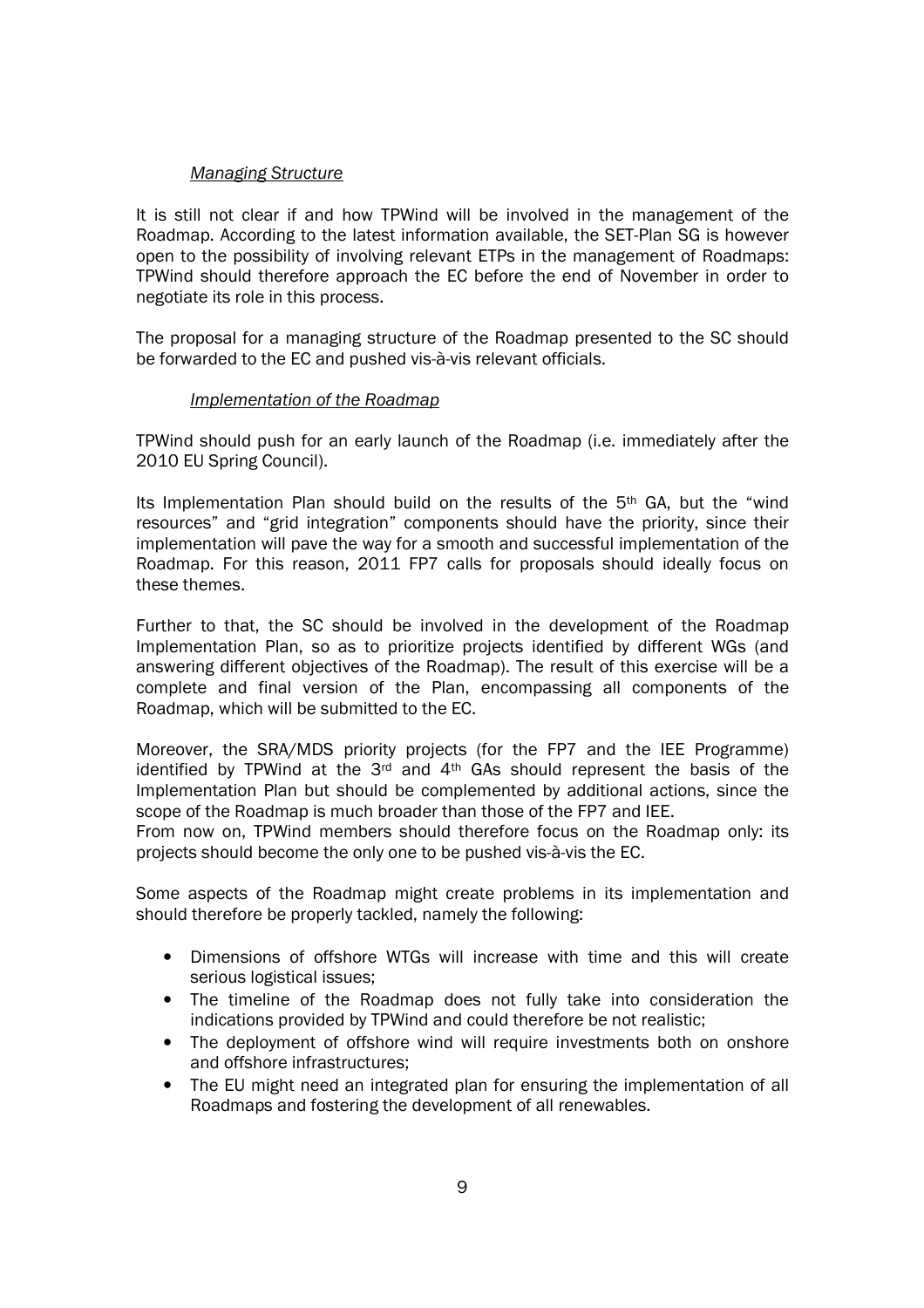Finally, the plans of the European Energy Research Alliance (EERA) should be taken into consideration when implementing the Roadmap: its objectives and milestones are different but relevant synergies could be developed (both Programmes will contribute to the implementation of the SET-Plan).

### **Windsec 2 and the future of TPWind**

Filippo Gagliardi presented the latest outline of the Windsec 2 proposal (title to be confirmed), which could ensure a  $\epsilon$  1 m funding to TPWind for the next three years (October 2010 – September 2013).

Windsec 2 should be funded by the EC through one of the current FP7 Energy calls for proposals, published on July 30th, 2009.

The deadline for the submission of proposals is March 4<sup>th</sup>, 2010.

The contents of the Windsec 2 proposal are very important because they will determine the future of TPWind.

Its current outline was developed on the basis of inputs coming from the EC (brainstorming session held on January 29<sup>th</sup>), TPWind members ( $4<sup>th</sup>$  GA held on May  $13<sup>th</sup>$  and  $14<sup>th</sup>$ ), the Secretariat (project partners meeting held on September  $10<sup>th</sup>$ ) and the ExCo.

SC members provided the following comments and inputs to the Windsec 2 outline:

- The title could be improved: alternatives should be taken into consideration;
- The diagram representing the new TPWind structure should be modified: the current version gives the wrong impression that the new Advisory Board (AB) will be the supreme decision making body of the Platform;
- The AB should include also TSOs and DSOs: cooperation with grid operators will be essential for implementing the Roadmap and for the future of TPWind;
- Working Groups 5 and 6 could be merged but the WG resulting from this operation should not be called "policy": a more appropriate name, highlighting the goals of the WG (i.e. to deal with, amongst others, environment, market and radar issues), should be identified;
- The 2010 call for expression of interest to recruit new TPWind members and enlarge its membership base should be launched between April and September (i.e. between the end of the Windsec project and the launch of its follow-up);
- Rules for replacing inactive TPWind members should be formalized in Windsec 2;
- The creation of sub-committees in TPWind WGs is likely to add unnecessary complexity to the structure of the Platform. Instead, more flexible and crosssectoral task-forces (based on the proposed list of priorities for each WG) should be created, so as to encourage cooperation between WGs;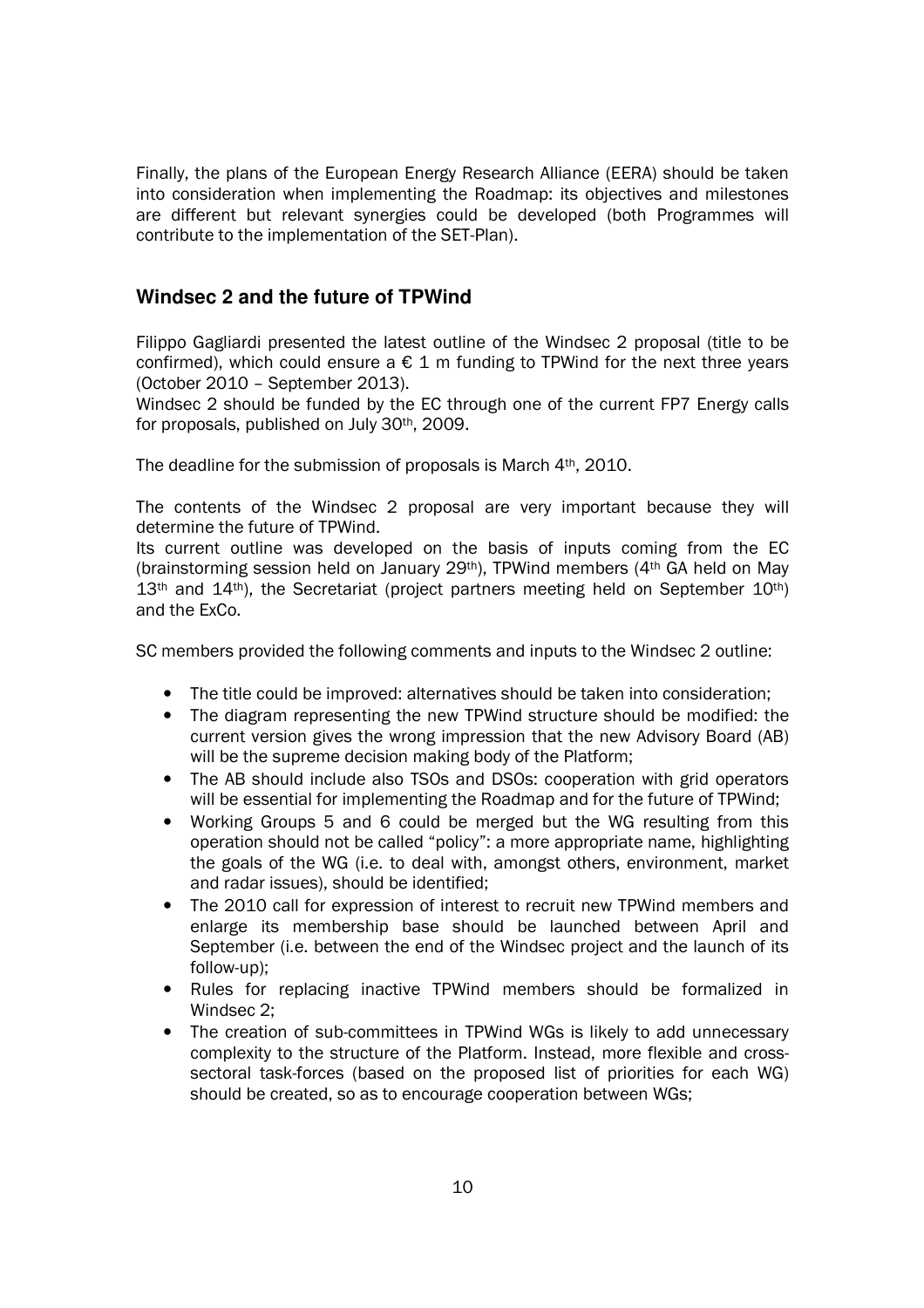- The limited budget of Windsec 2 rules out the possibility of developing a new EU Wind Energy Training Centre. TPWind should therefore concentrate only on the identification of available training opportunities and of relevant training needs. Cooperation with the sustainable energy KIC should also be sought in this context;
- For the same reason, the consortium of Windsec 2 should not be enlarged to additional organizations: existing partners should be able to implement it.

A new outline of the Windsec 2 proposal will have to be sent to SC members before drafting the full proposal.

#### **Steering Committee member replacement**

The replacement of Mauro Villanueva Monzon by Jose Donoso in the SC was approved.

#### **5th General Assembly: programme**

The agenda of the  $5<sup>th</sup>$  General Assembly, to be held on November  $10<sup>th</sup>$ , was presented by Filippo Gagliardi.

Working Groups meetings in the morning will focus on the development of the Roadmap Implementation Plan, which will be circulated to the SC once ready.

Finally, Nicolas Fichaux presented the "toolbox" sent to TPWind Chairs, Vice-Chairs and Secretaries for preparing and managing WGs meetings.

## **4. Meeting documents**

The main documents of this SC meeting are available online at the following address: http://www.windplatform.eu/9.0.html.

On demand, the Secretariat can provide PowerPoint presentations.

## **5. Next meetings**

TPWind 6<sup>th</sup> General Assembly (GA) will take place on Tuesday the 23<sup>rd</sup> of March, 2010, in Brussels.

The 9th Steering Committee meeting will take place in the afternoon of Monday the 22<sup>nd</sup> of March, 2010, in Brussels.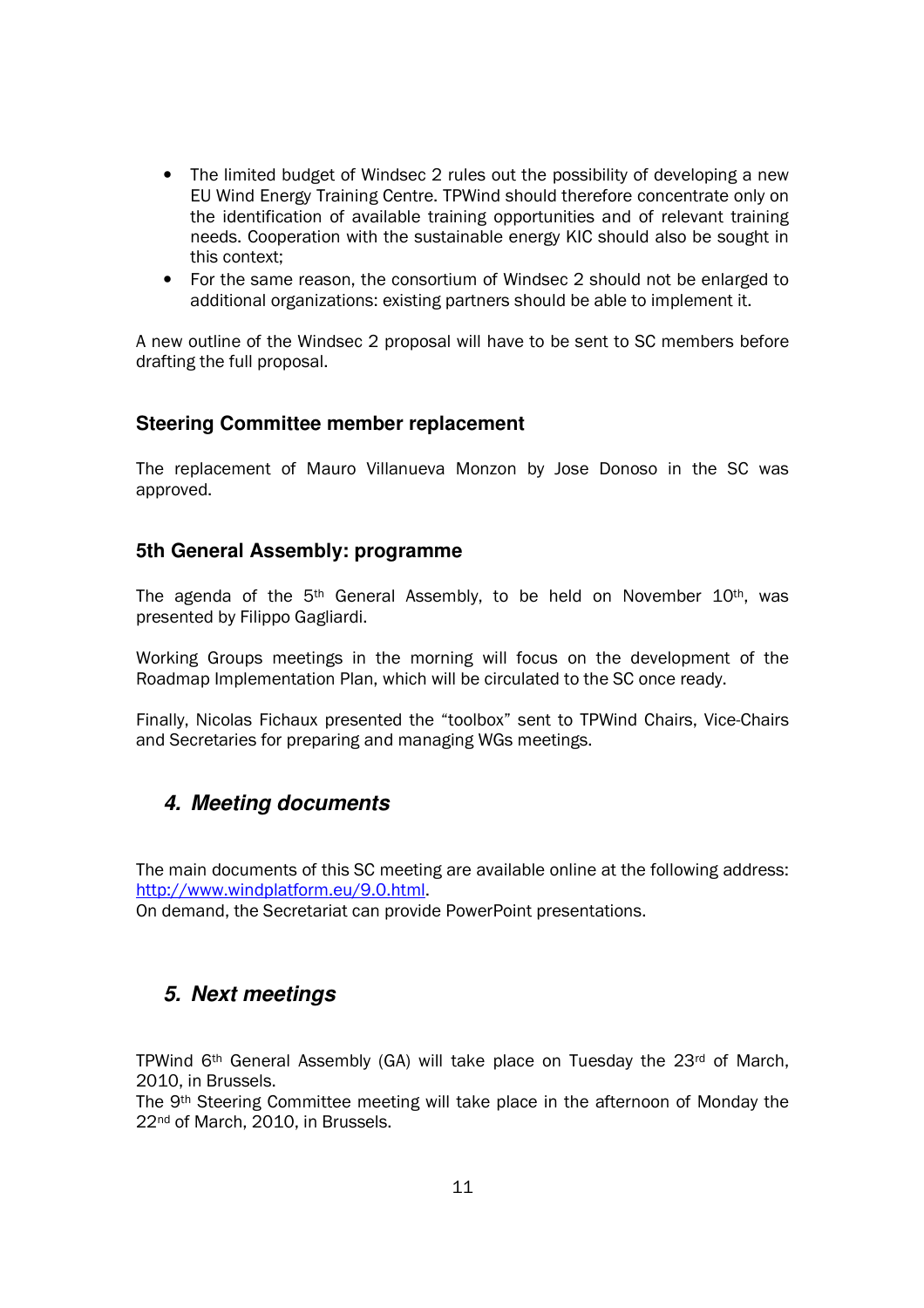The 6th GA will be the only one in 2010: from next year, only one Assembly per year will be organized.

The reason for holding meetings in March 2010 is that the Windsec project will end on that month.